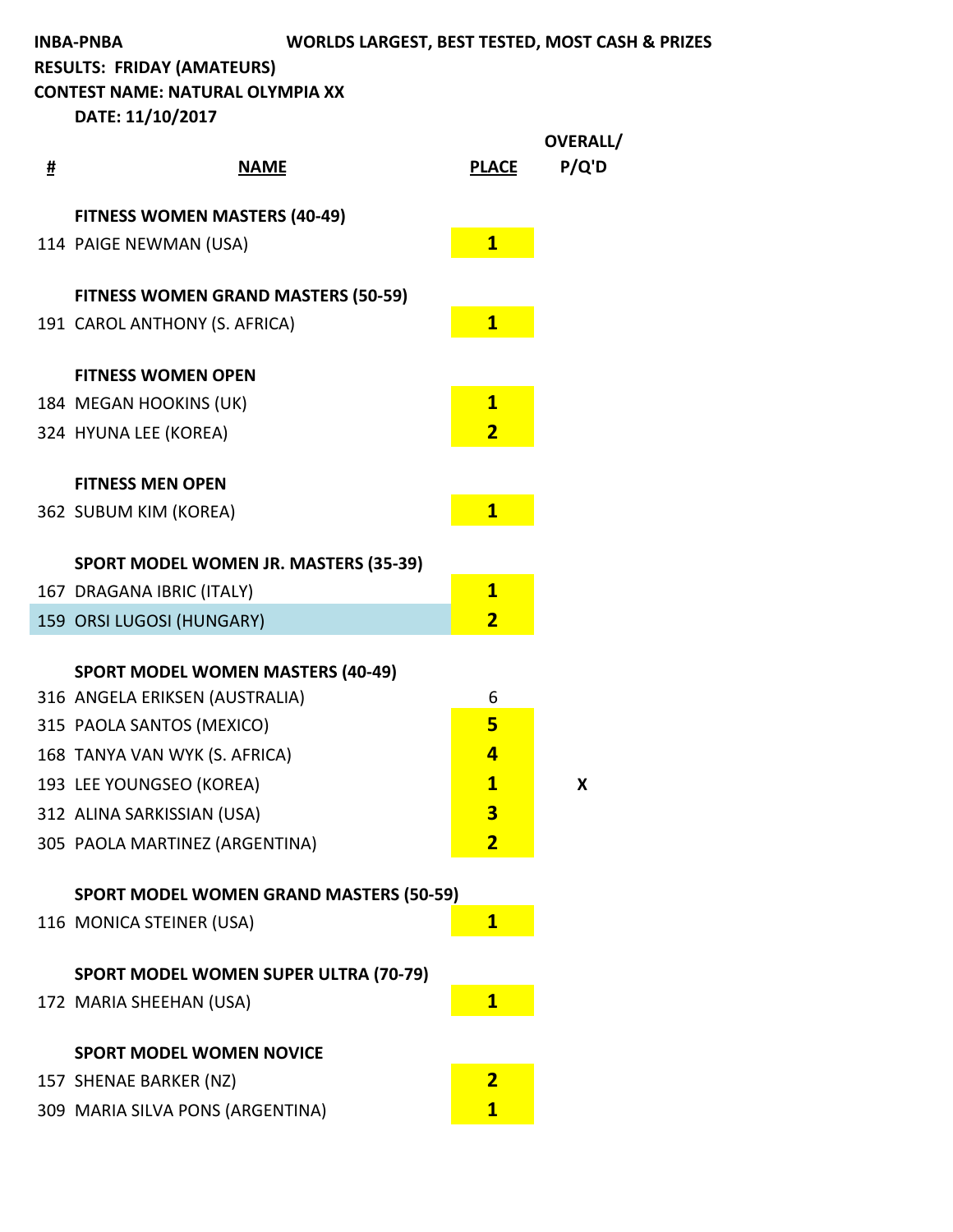**CONTEST NAME: NATURAL OLYMPIA XX** 

| # | <b>NAME</b>                                        | <b>PLACE</b>                 | OVERALL/<br>P/Q'D |
|---|----------------------------------------------------|------------------------------|-------------------|
|   | <b>SPORT MODEL WOMEN OPEN</b>                      |                              |                   |
|   | 167 DRAGANA IBRIC (ITALY)                          | $\overline{\mathbf{3}}$      |                   |
|   | 173 ALYSHA POWELL (NZ)                             | $\overline{\mathbf{r}}$      |                   |
|   | 109 ANGELINA SPRINGS (USA)                         | $\overline{\mathbf{2}}$      |                   |
|   | 305 PAOLA MARTINEZ (ARGENTINA)                     | $\mathbf{1}$                 | X                 |
|   | 328 NICOLE CHEW (MALAYSIA)                         | 5                            |                   |
|   | <b>SPORT MODEL MEN MASTERS (40-49)</b>             |                              |                   |
|   | 217 JOSEPH WOOD (USA)                              | $\mathbf{1}$                 |                   |
|   | <b>SPORT MODEL MEN SUPER ULTRA MASTERS (70-79)</b> |                              |                   |
|   | 211 CLIFTON MACLIN (USA)                           | $\mathbf{1}$                 |                   |
|   | <b>SPORT MODEL MEN NOVICE</b>                      |                              |                   |
|   | 369 BOMIN KIM (KOREA)                              | $\overline{2}$               |                   |
|   | 368 JISEONG YANG (KOREA)                           | $\mathbf{1}$                 |                   |
|   | 299 MINGJIAN CHU (USA)                             | 6                            |                   |
|   | 350 CHUN YING LIN (TAIWAN)                         | $\overline{\mathbf{r}}$      |                   |
|   | 352 ZACK CHIOU (TAIWAN)                            | $\overline{\mathbf{3}}$      |                   |
|   | 353 CHI-YA OPENG (TAIWAN)                          | 5                            |                   |
|   | <b>SPORT MODEL MEN OPEN</b>                        |                              |                   |
|   | 298 BEN GREIG (AUSTRALIA)                          | 10                           |                   |
|   | 369 BOMIN KIM (KOREA)                              | 4                            |                   |
|   | 264 JONG HO RYU (KOREA)                            | 3                            |                   |
|   | 361 SIONE TAUNAUTA (USA)                           | 9                            |                   |
|   | 217 JOSEPH WOOD (USA)                              | 11                           |                   |
|   | 368 JISEONG YANG (KOREA)                           | $\mathbf{1}$                 | X                 |
|   | 381 ANTHONY SAUCEDO BRIGHT (USA)                   | 7                            |                   |
|   | 352 ZACK CHIOU (TAIWAN)                            | 6<br>5                       |                   |
|   | 357 HUNG-CHING CHEU (TAIWAN)                       |                              |                   |
|   | 371 WASIM-HAJJIRI (USA)                            | 8<br>$\overline{\mathbf{2}}$ |                   |
|   | 336 ADIS JAKIC (BOSNIA)                            |                              | X                 |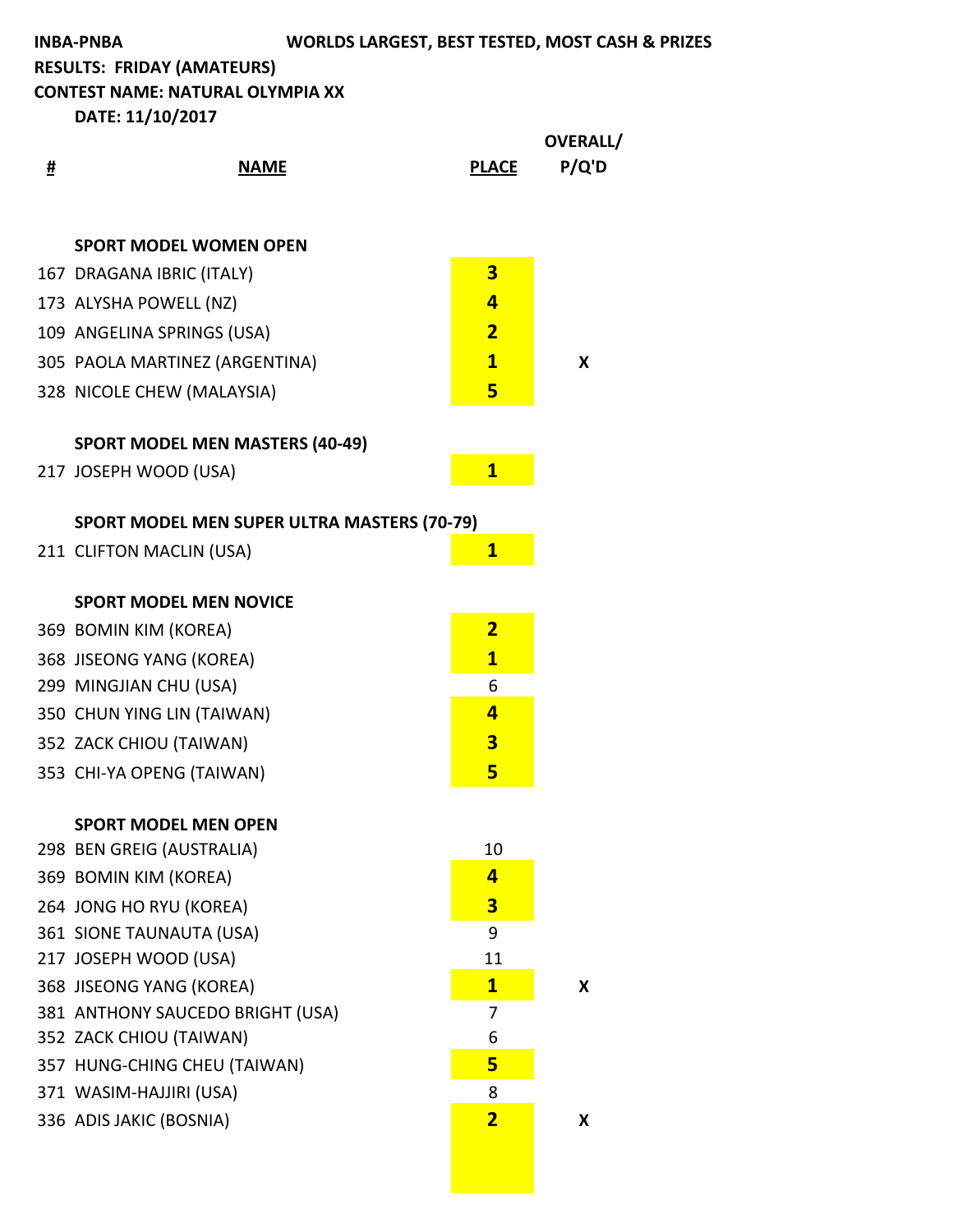**CONTEST NAME: NATURAL OLYMPIA XX** 

| # | <u>NAME</u>                                          | <b>PLACE</b>            | OVERALL/<br>P/Q'D |
|---|------------------------------------------------------|-------------------------|-------------------|
|   | <b>WOMEN B/B GRAND MASTERS (50-59)</b>               |                         |                   |
|   | 150 JAN DIXON (NEW ZELAND)                           | $\mathbf{1}$            |                   |
|   |                                                      |                         |                   |
|   |                                                      |                         |                   |
|   | <b>WOMEN B/B OPEN</b>                                |                         |                   |
|   | 150 JAN DIXON (NEW ZELAND)                           | $\mathbf{1}$            | X                 |
|   | 157 SHENAE BARKER (NZ)                               | $\overline{\mathbf{2}}$ |                   |
|   |                                                      |                         |                   |
|   | <b>TEEN MEN B/B (18-19)</b>                          |                         |                   |
|   | 204 NOAH ERICKSON (USA)                              | $\overline{\mathbf{1}}$ |                   |
|   | <b>JUNIOR MEN B/B (19-22)</b>                        |                         |                   |
|   | 373 YIT HOW CHUAH (NZ)                               | $\overline{\mathbf{1}}$ |                   |
|   | JR. MASTERS MEN B/B (35-39)                          |                         |                   |
|   | 265 MARIO BARBERA (ITALY)                            | $\mathbf{1}$            |                   |
|   | 282 WESS LOFSTROM (USA)                              | $\overline{\mathbf{2}}$ |                   |
|   | 378 SHODAN RAI (INDIA)                               | 3                       |                   |
|   | <b>MASTERS MEN B/B (40-49)</b>                       |                         |                   |
|   | 366 IMRO BEUK (NETHERLANDS)                          | 5                       |                   |
|   | 263 YOUNGSUCK CHOI (KOREA)                           | $\overline{\mathbf{2}}$ |                   |
|   | 243 ANTHONY DA SILVA (AUS)                           | $\overline{\mathbf{3}}$ |                   |
|   | 239 ROTA ELLIOTT (NZ)                                | $\mathbf{1}$            |                   |
|   | 293 MIGUEL JAGESSAR (TRIN/TABAG)                     | 10                      |                   |
|   | 370 LIKI LEE (KOREA)                                 | 9                       |                   |
|   | 365 NICK STELLATE (USA)<br>269 MIRKO VENIERI (ITALY) | 11<br>6                 |                   |
|   | 286 ANGELO ESSER (GERMANY)                           | 7                       |                   |
|   | 274 DARIO D DOMENICO (ITALY)                         | $\overline{\mathbf{r}}$ |                   |
|   | 375 K. VENKAT                                        | 8                       |                   |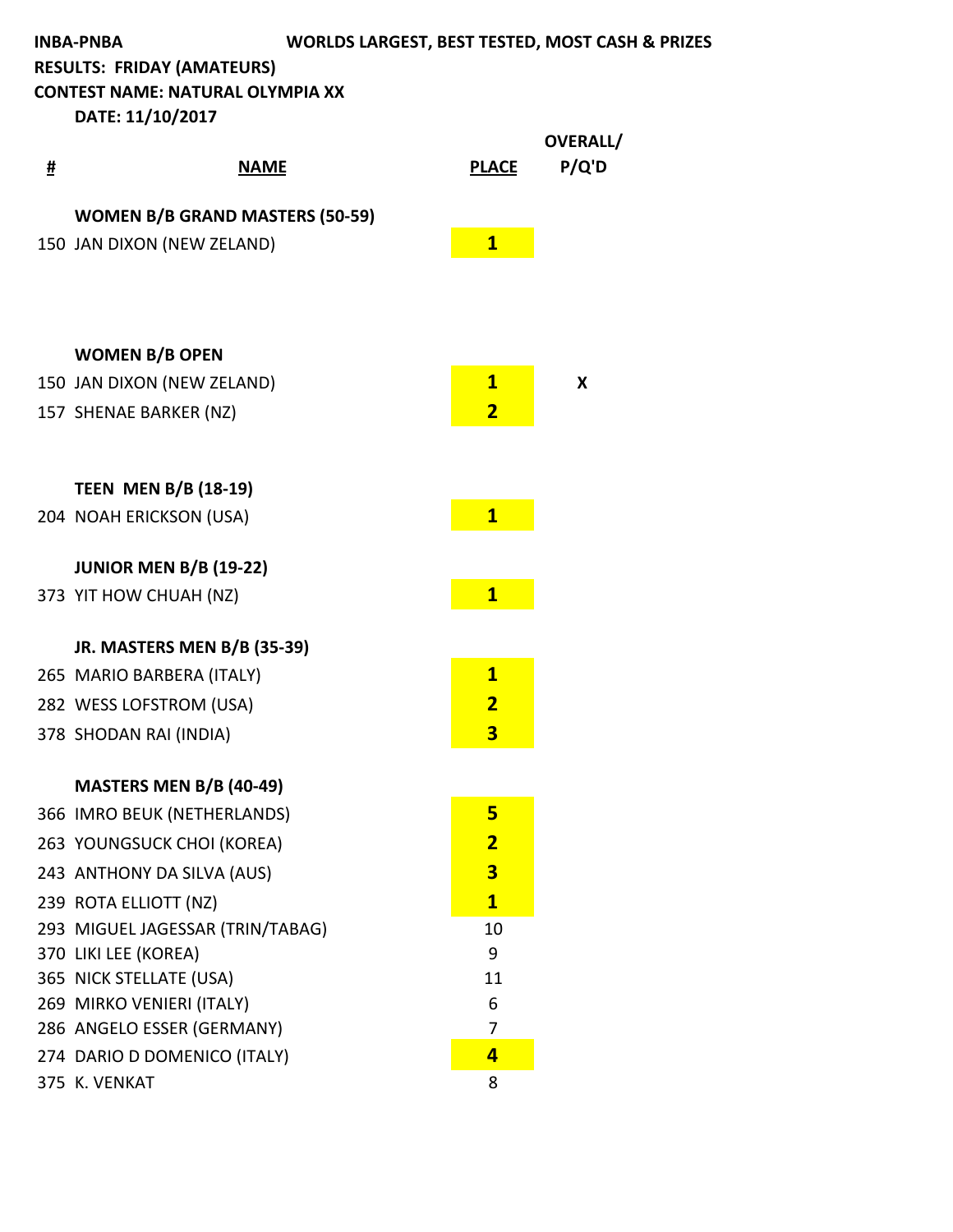**CONTEST NAME: NATURAL OLYMPIA XX** 

|   |                                                  |                         | OVERALL/ |
|---|--------------------------------------------------|-------------------------|----------|
| # | <b>NAME</b>                                      | <b>PLACE</b>            | P/Q'D    |
|   |                                                  |                         |          |
|   | <b>GRAND MASTERS MEN B/B (50-59)</b>             |                         |          |
|   | 267 CLAUDIO BRESCIA (ITALY)                      | 6                       |          |
|   | 222 PETER CICHONSKI (USA)                        | $\overline{\mathbf{1}}$ |          |
|   | 360 MICHAEL FERENCSIK (USA)                      | 4                       |          |
|   | 228 RICHARD FRYE (USA)                           | 3                       |          |
|   | 289 RUDIGER LANG (GERMANY)                       | $\overline{2}$          |          |
|   | 278 RAY ROSS (USA)                               | 12                      |          |
|   | 295 ADRIAN SNELGROVE (NZ)                        | 5                       |          |
|   | 365 NICK STELLATE (USA)                          | 10                      |          |
|   | 237 JASON KLEINDSMIDT                            | 11                      |          |
|   | 287 JAMES SPICER (USA)                           | $\overline{7}$          |          |
|   | 376 VALENTINE DSOUZA (INDIA)                     | 14                      |          |
|   | 379 A.V. RAVI (INDA)                             | 13                      |          |
|   | 339 TED KEYS (USA)                               | 8                       |          |
|   | 377 PAONAM MEETI                                 | 9                       |          |
|   | ULTRA MASTERS MEN B/B (60-69)                    |                         |          |
|   | 238 WILLY FRANCO (GUATEMALA)                     | $\overline{\mathbf{3}}$ |          |
|   | 279 IAN NORDAHL (AUSTRALIA)                      | 7                       |          |
|   | 200 SAMMY SISK (USA)                             | $\mathbf{1}$            | X        |
|   | 112 CHUCK THOMSON (CANADA)                       | 6                       |          |
|   | 276 KOLOMAN TOTH (SLOVAKIA)                      | $\overline{\mathbf{2}}$ |          |
|   | 372 RICK WATERS (USA)                            | 4                       |          |
|   | 225 TRACY TEITELBAUM (USA)                       | 5                       |          |
|   |                                                  |                         |          |
|   | <b>SUPER ULTRA MASTERS MEN B/B (70-79)</b>       |                         |          |
|   | 279 IAN NORDAHL (AUSTRALIA)                      | $\overline{2}$          |          |
|   | 241 PAUL DEVINE (USA)                            | $\mathbf{1}$            |          |
|   |                                                  |                         |          |
|   | <b>NOVICE MEN B/B</b><br>272 MATT COSTELLO (USA) | 10                      |          |
|   | 354 HSU CHIA HAO (TAIWAN)                        | 4                       |          |
|   | 268 ANDREA LAURI (ITALY)                         | 5                       |          |
|   | 356 TIEN-YIN LEE (TAIWAN)                        | 8                       |          |
|   | 355 ZHANG XU LUN (TAIWAN)                        | $\overline{\mathbf{3}}$ |          |
|   |                                                  |                         |          |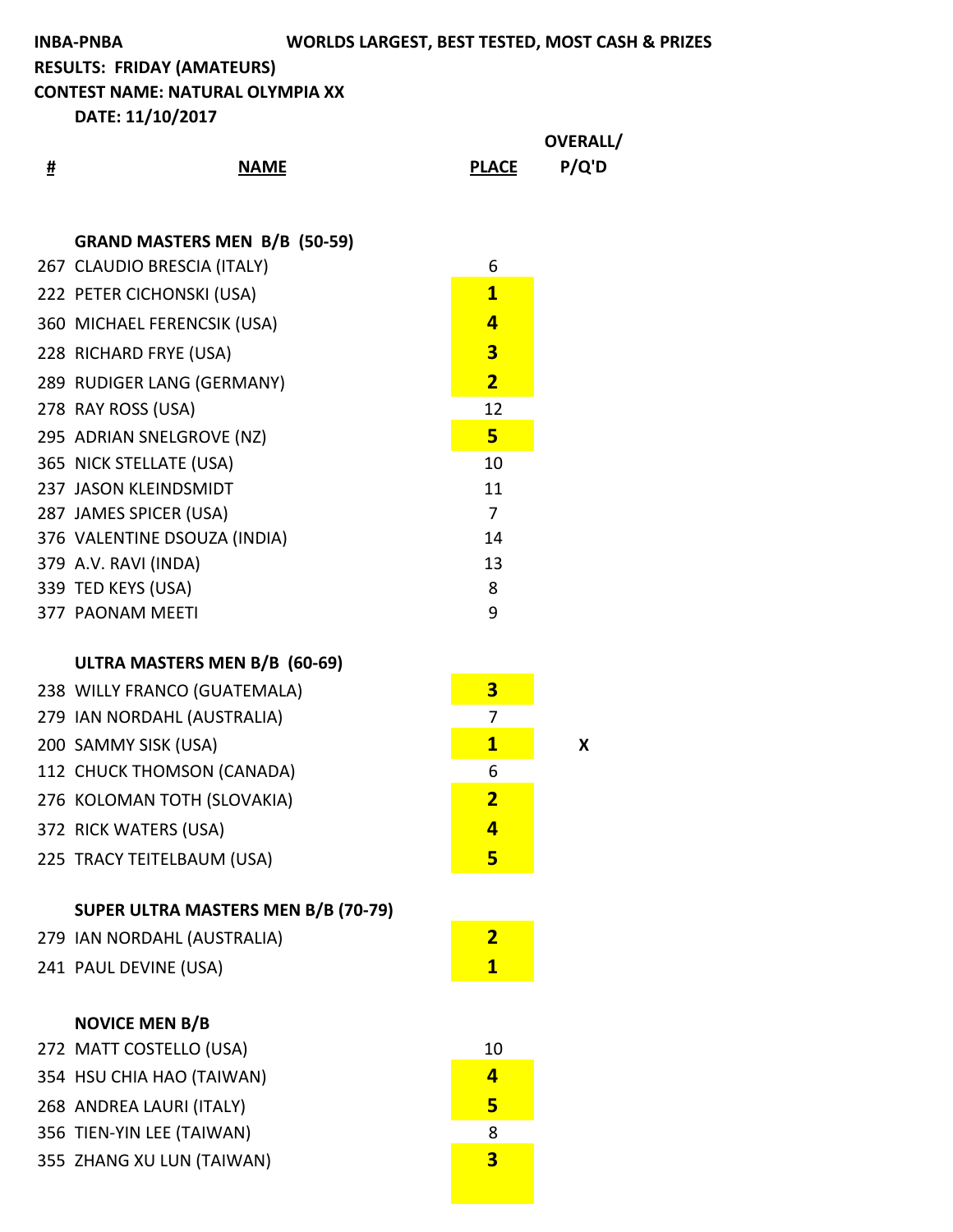**CONTEST NAME: NATURAL OLYMPIA XX** 

|   |                                  |                         | OVERALL/ |
|---|----------------------------------|-------------------------|----------|
| # | <b>NAME</b>                      | <b>PLACE</b>            | P/Q'D    |
|   |                                  |                         |          |
|   | 374 CHOON KEAT TAN (MAYLASIA)    | 7                       |          |
|   | 269 MIRKO VENIERI (ITALY)        | $\overline{\mathbf{1}}$ |          |
|   | 270 ALFONSO VITALE (ITALY)       | 9                       |          |
|   | 204 NOAH ERICKSON (USA)          | 6                       |          |
|   | 363 HWANGJUNG LEE (KOREA)        | $\overline{2}$          |          |
|   | <b>OPEN MEN B/B - SHORT</b>      |                         |          |
|   | 265 MARIO BARBERA (ITALY)        | 7                       |          |
|   | 239 ROTA ELLIOTT (NZ)            | $\overline{1}$          |          |
|   | 238 WILLY FRANCO (GUATEMALA)     | 8                       |          |
|   | 209 ANTONIO GARCIA (USA)         | 11                      |          |
|   | 202 ROCKEY GUILLEN (USA)         | 12                      |          |
|   | 354 HSU CHIA HAO (TAIWAN)        | 10                      |          |
|   | 293 MIGUEL JAGESSAR (TRIN/TABAG) | 16                      |          |
|   | 281 JONATHAN KOEBERG (S. AFRICA) | 6                       |          |
|   | 356 TIEN-YIN LEE (TAIWAN)        | 15                      |          |
|   | 355 ZHANG XU LUN (TAIWAN)        | 9                       |          |
|   | 260 MATIAS SCOPINARO (ARGENTINA) | $\overline{2}$          |          |
|   | 244 PAUL SPANJOL (AUSTRALIA)     | $\overline{\mathbf{3}}$ |          |
|   | 270 ALFONSO VITALE (ITALY)       | 14                      |          |
|   | 375 K KENKAT (INDIA)             | 13                      |          |
|   | 263 YONG SUEK CHOI (KOREA)       | 5                       |          |
|   | 222 PETER CHICHONSKI (USA)       | 4                       |          |
|   |                                  |                         |          |
|   |                                  |                         |          |

| <b>OPEN MEN B/B - TALL</b>       |                |   |
|----------------------------------|----------------|---|
| 366 IMRO BEUK (NETHERLANDS)      | 10             |   |
| 255 ALVISE DAVANZO (ITALY)       | 8              |   |
| 243 ANTHONY DA SILVA (AUS)       | 6              |   |
| 294 DAMON FORREST (AUSTRALIA)    | 4              |   |
| 228 RICHARD FRYE (USA)           | 11             |   |
| 268 ANDREA LAURI (ITALY)         | 12             |   |
| 282 WESS LOFSTROM (USA)          | 13             |   |
| 258 GREG MAWSON (NZ)             | 5              |   |
| 200 SAMMY SISK (USA)             | $\overline{2}$ |   |
| 334 ROB TERRY (USA)              | $\mathbf{1}$   | x |
| 271 RAPHAEL LOUIS-MARIE (FRANCE) | 14             |   |
|                                  |                |   |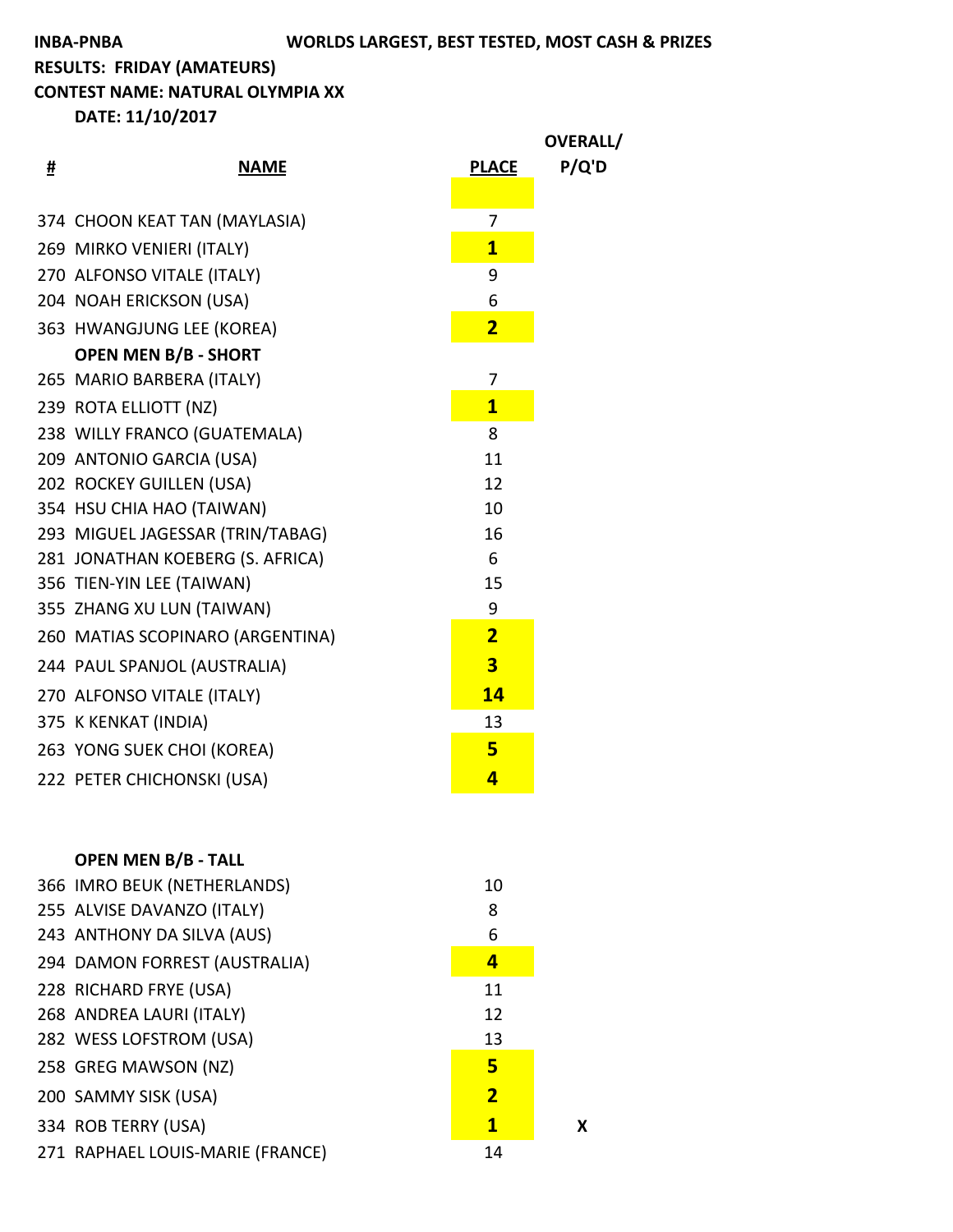**CONTEST NAME: NATURAL OLYMPIA XX** 

|   |                                               |                         | <b>OVERALL/</b> |
|---|-----------------------------------------------|-------------------------|-----------------|
| # | <b>NAME</b>                                   | <b>PLACE</b>            | P/Q'D           |
|   | 250 ANDREAS PURZEL (AUSTRIA)                  | 7                       |                 |
|   | 277 TAMAS SEBESTYEN (HUNGARY)                 | $\overline{\mathbf{3}}$ |                 |
|   | 291 CHRISTIAN KELLENBERGER (GERMANY)          | 9                       |                 |
|   | 365 NICK STELLATE (USA)                       | 15                      |                 |
|   | <b>FITNESS WOMEN MASTERS (40-49)</b>          |                         |                 |
|   | 114 PAIGE NEWMAN (USA)                        | $\mathbf{1}$            |                 |
|   | <b>FITNESS WOMEN GRAND MASTERS (50-59)</b>    |                         |                 |
|   | 191 CAROL ANTHONY (S. AFRICA)                 | $\mathbf{1}$            |                 |
|   | <b>FITNESS WOMEN OPEN</b>                     |                         |                 |
|   | 184 MEGAN HOOKINS (UK)                        | $\overline{\mathbf{1}}$ |                 |
|   | 324 HYUNA LEE (KOREA)                         | $\overline{\mathbf{2}}$ |                 |
|   | <b>FITNESS MEN OPEN</b>                       |                         |                 |
|   | 362 SUBUM KIM (KOREA)                         | $\overline{\mathbf{1}}$ |                 |
|   | <b>WOMEN'S PHYSIQUE JR. MASTERS (35-39)</b>   |                         |                 |
|   | 304 AMBER HAINES (AUSTRALIA)                  | $\overline{\mathbf{1}}$ |                 |
|   | <b>WOMEN'S PHYSIQUE MASTERS (40-49)</b>       |                         |                 |
|   | 187 BELINDA BLACK (AUSTRALIA)                 | 4                       |                 |
|   | 177 SONJA DOMINIK (AUSTRALIA)                 | 3                       |                 |
|   | 127 KAY WISEMAN (AUSTRALIA)                   | <u>2</u>                |                 |
|   | 166 BARBARA BAGNOLATI (ITALY)                 | $\mathbf{1}$            | X               |
|   | <b>WOMEN'S PHYSIQUE GRAND MASTERS (50-59)</b> |                         |                 |
|   | 314 SVETLANA JOINER (AUSTRALIA)               | $\overline{2}$          |                 |
|   | 311 BRENDA MC DONELL (NZ)                     | $\mathbf{1}$            | X               |
|   | 170 LISA MORBY (AUSTRALIA)                    | 3                       |                 |
|   | <b>WOMEN'S PHYSIQUE NOVICE</b>                |                         |                 |
|   | 170 LISA MORBY (AUSTRALIA)                    | $\overline{2}$          |                 |
|   | 198 CINDY ITZEROTT (AUS)                      | $\mathbf{1}$            |                 |
|   |                                               |                         |                 |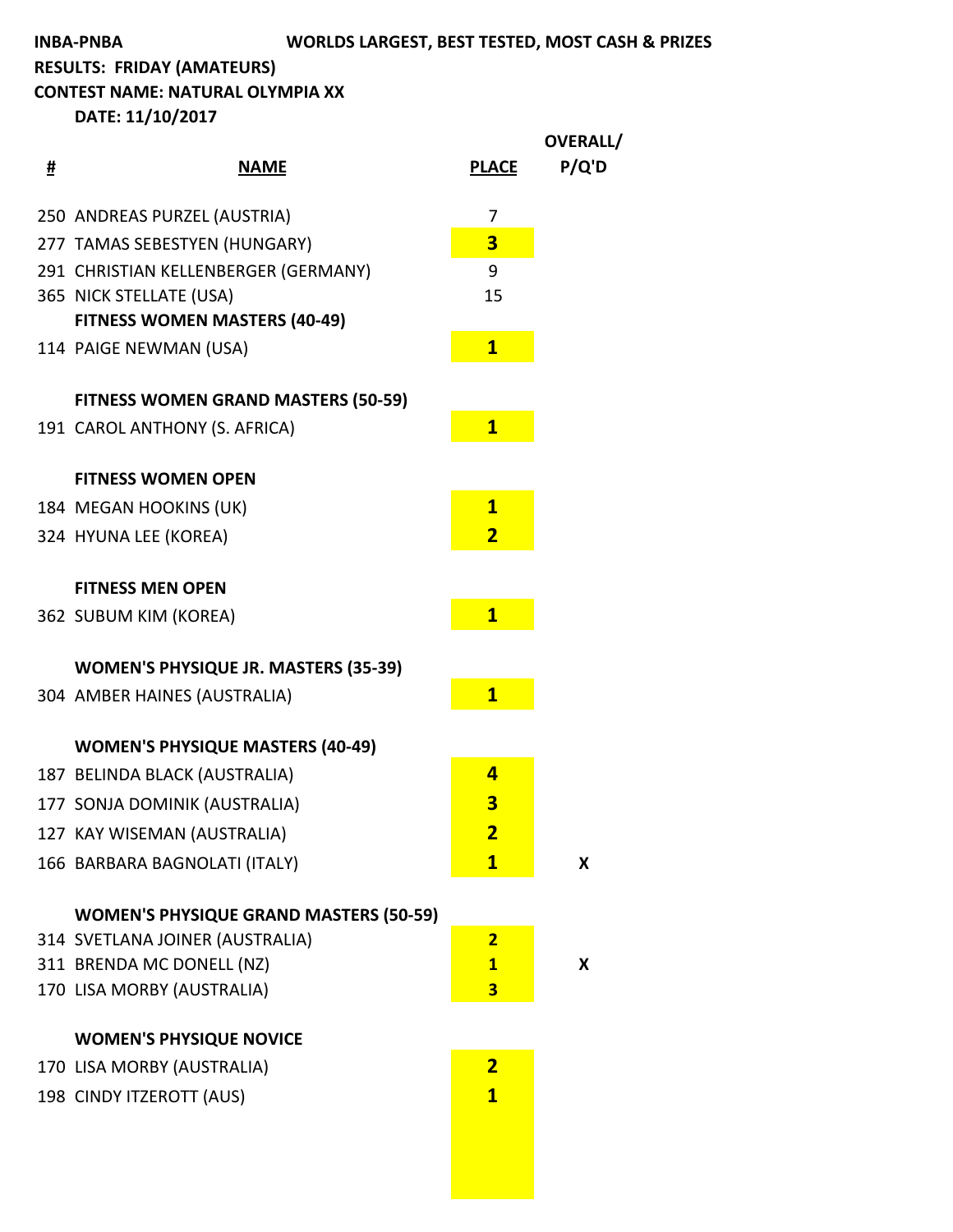## **INBA-PNBA WORLDS LARGEST, BEST TESTED, MOST CASH & PRIZES**

**RESULTS: FRIDAY (AMATEURS)** 

**CONTEST NAME: NATURAL OLYMPIA XX** 

|   |                                             |                         | OVERALL/ |
|---|---------------------------------------------|-------------------------|----------|
| # | <b>NAME</b>                                 | <b>PLACE</b>            | P/Q'D    |
|   | <b>WOMEN'S PHYSIQUE OPEN</b>                |                         |          |
|   | 166 BARBARA BAGNOLATI (ITALY)               | $\mathbf{1}$            | X        |
|   | 187 BELINDA BLACK (AUSTRALIA)               | 6                       |          |
|   | 177 SONJA DOMINIK (AUSTRALIA)               | 3                       |          |
|   | 304 AMBER HAINES (AUSTRALIA)                | $\overline{\mathbf{4}}$ |          |
|   | 314 SVETLANA JOINER (AUSTRALIA)             | $\overline{\mathbf{2}}$ |          |
|   | 170 LISA MORBY (AUSTRALIA)                  | 5                       |          |
|   |                                             |                         |          |
|   | <b>PHYSIQUE MEN - JR MASTERS (50-59)</b>    |                         |          |
|   | 336 ADIS JAKIC (BOSNIA/H)                   | $\mathbf{1}$            |          |
|   | <b>PHYSIQUE MEN - MASTERS (40-49)</b>       |                         |          |
|   | 248 HAYDEN MACE (AUSTRALIA)                 | $\mathbf{1}$            | X        |
|   | 292 ANDY WELLSTED (AUSTRALIA)               | $\overline{\mathbf{2}}$ |          |
|   | 370 LIKI LEE (KOREA)                        | 3                       |          |
|   | <b>PHYSIQUE MEN - GRAND MASTERS (50-59)</b> |                         |          |
|   | 284 PAUL MURRAY (USA)                       | $\mathbf{1}$            |          |
|   | PHYSIQUE MEN - NOVICE                       |                         |          |
|   | 290 JERRY AGUSTIN (USA)                     | 8                       |          |
|   | 367 ANDRES RUIZ CARDOSO (USA)               | 10                      |          |
|   | 357 HUNG-CHING CHEN (TAIWAN)                | 5                       |          |
|   | 273 CARLOS GARCIA (USA)                     | 7                       |          |
|   | 297 RAFAEL BERNARDO PEREZ-GOMEZ (USA)       | 9                       |          |
|   | 292 ANDY WELLSTED (AUSTRALIA)               | 6                       |          |
|   | 275 BARTHA ZSOLT (HUNGARY)                  | $\overline{\mathbf{1}}$ |          |
|   | 266 NICOLA FRISONI (ITALY)                  | 3                       |          |
|   | 363 HWAJUNG LEE (KOREA)                     | $\overline{\mathbf{2}}$ |          |
|   | 352 ZACK CHIOU (TAIWAN)                     | 4                       |          |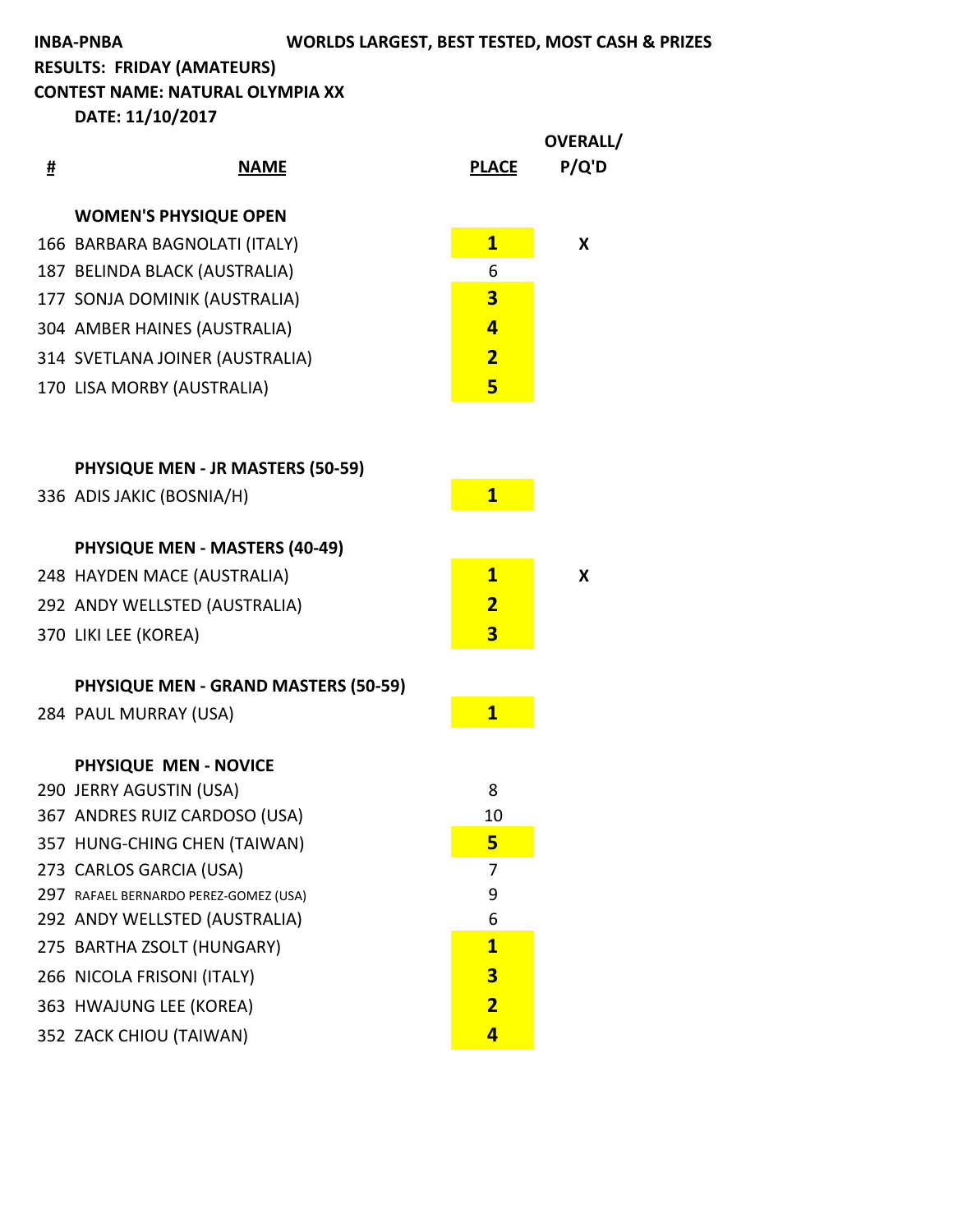**INBA-PNBA WORLDS LARGEST, BEST TESTED, MOST CASH & PRIZES** 

**RESULTS: FRIDAY (AMATEURS)** 

**CONTEST NAME: NATURAL OLYMPIA XX** 

**DATE: 11/10/2017**

| # | <b>NAME</b>                   | <b>PLACE</b>            | <b>OVERALL/</b><br>P/Q'D |
|---|-------------------------------|-------------------------|--------------------------|
|   | <b>PHYSIQUE MEN - OPEN</b>    |                         |                          |
|   | 357 HUNG-CHING CHEN (TAIWAN)  | 9                       |                          |
|   | 352 ZACK CHIOU (TAIWAN)       | 7                       |                          |
|   | 266 NICOLA FRISONI (ITALY)    | 3                       |                          |
|   | 248 HAYDEN MACE (AUSTRALIA)   | 5                       |                          |
|   | 285 PAVEL MACH (CZECH)        | 6                       |                          |
|   | 288 FRANK METZLER (GERMANY)   | $\mathbf{1}$            | x                        |
|   | 283 DANAIRO MOORE (USA)       | 8                       |                          |
|   | 292 ANDY WELLSTED (AUSTRALIA) | 10                      |                          |
|   | 223 ONDREJ FIALA (CZECH)      | 4                       |                          |
|   | 296 JERRY MAMEA (NZ)          | $\overline{\mathbf{2}}$ |                          |
|   |                               |                         |                          |

## **CLASSIC PHYSIQUE - SHORT**

| 351 PO-YU CHEN (TAIWAN)          |   |
|----------------------------------|---|
| 209 ANTONIO GARCIA (USA)         | 2 |
| 283 MIGUEL JAGESSAR (TRIN/TABAG) | 5 |
| 281 JONATHAN KOEBERG (S. AFRICA) | 1 |
| 240 KEN ROSS (AUSTRALIA)         | 6 |
| 374 CHOON KEAT TAN (MAYLASIA)    | 3 |
| 356 TIEN-YIN LEE (TAIWAN)        |   |
|                                  |   |

## **CLASSIC PHYSIQUE - TALL**

| 255 ALVISE DAVANZO (ITALY)  | 1 | x |
|-----------------------------|---|---|
| 360 MICHAEL FERENCSIK (USA) | 6 |   |
| 363 HWAJUNG LEE (KOREA)     | 3 |   |
| 282 WESS LOFSTROM (USA)     | 5 |   |
| 334 ROB TERRY (USA)         | 2 |   |
| 336 ADIS JAKIC (BOSNIA)     |   |   |

| FIGURE JR. MASTERS (35-39) |  |
|----------------------------|--|
|----------------------------|--|

| 304 AMBER HAINES (AUSTRALIA)                 |   |
|----------------------------------------------|---|
| 167 DRAGANA IBRIC (ITALY)                    | 4 |
| 176 ZUZANA SATMARYOVA (SLOVAKIA)             | 1 |
| 175 MARIA AUGUSTINOVA STALMACHOVA (SLOVAKIA) | 2 |
| 159 ORSI LUGOSI (HUNGARY)                    | R |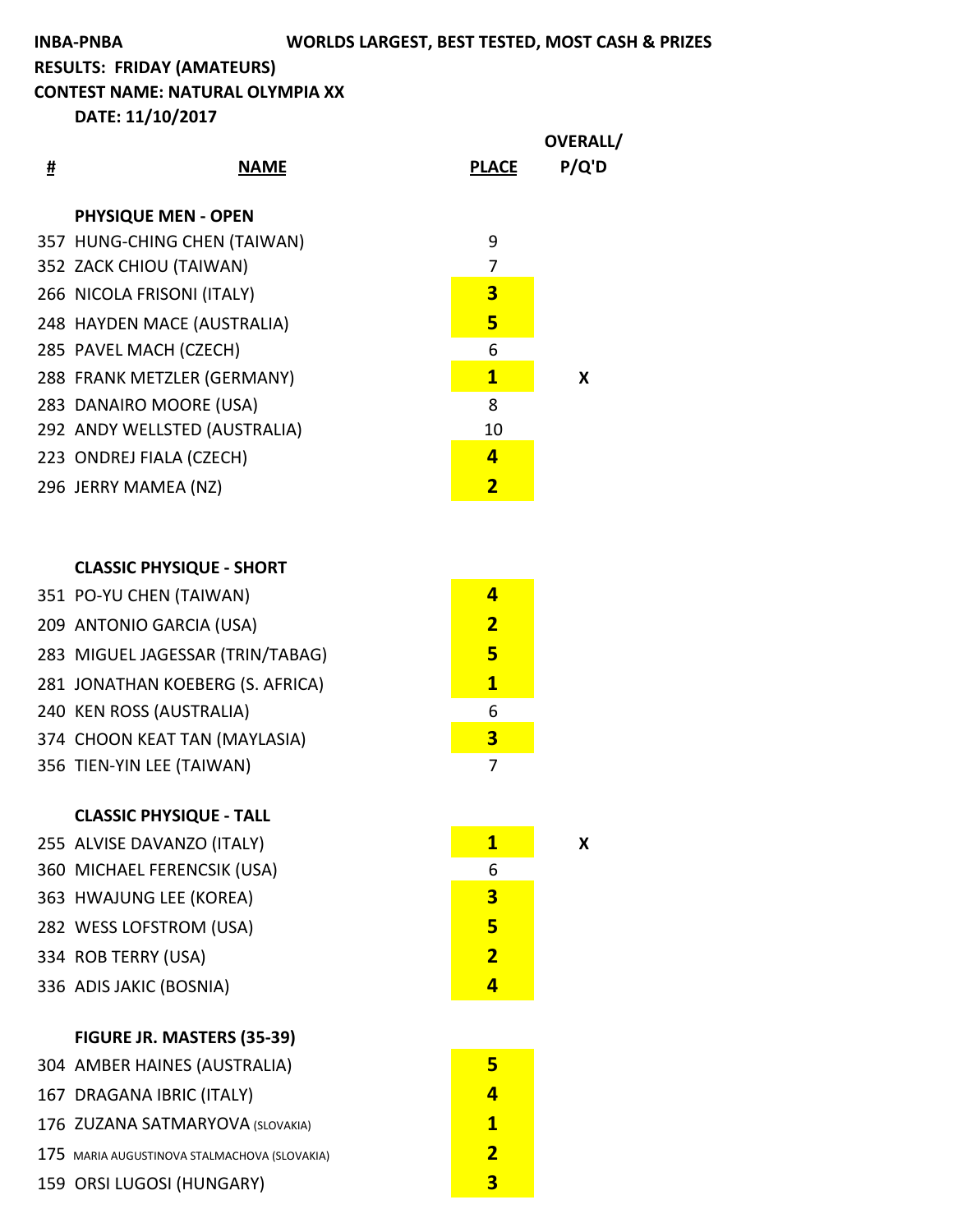**INBA-PNBA WORLDS LARGEST, BEST TESTED, MOST CASH & PRIZES** 

**RESULTS: FRIDAY (AMATEURS)** 

**CONTEST NAME: NATURAL OLYMPIA XX** 

|   |                                              |                         | <b>OVERALL/</b> |
|---|----------------------------------------------|-------------------------|-----------------|
| # | <u>NAME</u>                                  | <b>PLACE</b>            | P/Q'D           |
|   | <b>FIGURE MASTERS (40-49)</b>                |                         |                 |
|   | 166 BARBARA BAGNOLATI (ITALY)                | $\overline{2}$          |                 |
|   | 177 SONJA DOMINIK (AUSTRALIA)                | 3                       |                 |
|   | 316 ANGELA ERIKSEN (AUSTRALIA)               | 6                       |                 |
|   | 186 CECILIA MILINKOV (AUS)                   | 4                       |                 |
|   | 313 NICOLE MC BRIDE (USA)                    | 5                       |                 |
|   | 158 HENI FARKAS (HUNGARY)                    | $\mathbf{1}$            | X               |
|   | <b>FIGURE GRAND MASTERS (50-59)</b>          |                         |                 |
|   | 314 SVETLANA JOINER (AUSTRALIA)              | $\overline{\mathbf{1}}$ |                 |
|   | 163 ARDITH STITT (USA)                       | 3                       |                 |
|   | 170 LISA MORBY (AUSTRALIA)                   | $\overline{\mathbf{2}}$ |                 |
|   | <b>FIGURE ULTRA MASTERS (60-69)</b>          |                         |                 |
|   | 139 KATHY HERBERT (USA)                      | $\mathbf{1}$            |                 |
|   |                                              |                         |                 |
|   | <b>FIGURE NOVICE</b>                         |                         |                 |
|   | 337 YEISICA AVILES (USA)                     | 4                       |                 |
|   | 307 HANA NOVA (FRANCE)                       | $\mathbf{1}$            |                 |
|   | 170 LISA MORBY (AUSTRALIA)                   | $\overline{\mathbf{2}}$ |                 |
|   | 187 BELINDA BLACK (AUSTRALIA)                | 3 <sup>2</sup>          |                 |
|   | <b>FIGURE OPEN SHORT</b>                     |                         |                 |
|   | 166 BARBARA BAGNOLATI (ITALY)                | 5                       |                 |
|   | 146 KYLIE BURNETT (AUSTRALIA)                | $\mathbf{1}$            | X               |
|   | 198 CINDY ITZEROTT (AUSTRALIA)               | 8                       |                 |
|   | 171 ERIN LEDGER (AUSTRALIA)                  | 7                       |                 |
|   | 326 CANDICE MANION (USA)                     | $\overline{\mathbf{2}}$ |                 |
|   | 176 ZUZANA SATMARYOVA (SLOVAKIA)             | 3                       |                 |
|   | 314 SVETLANA JOINER (AUSTRALIA)              | 9                       |                 |
|   | 331 SARAH FORD (UK)                          | 4                       |                 |
|   | 175 MARIA AUGUSTINOVA STALMACHOVA (SLOVAKIA) | 6                       |                 |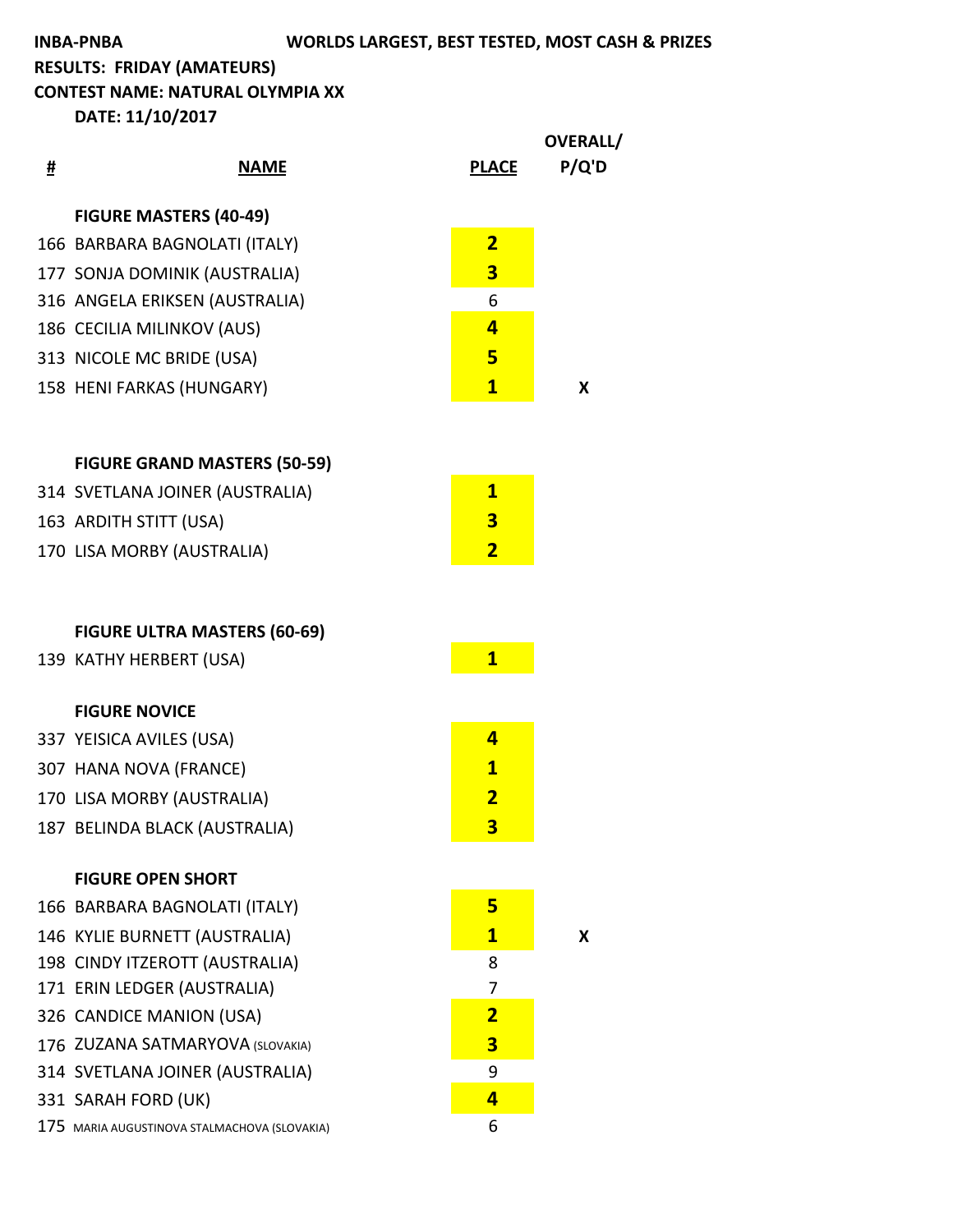**CONTEST NAME: NATURAL OLYMPIA XX** 

**DATE: 11/10/2017**

| <b>FIGURE OPEN TALL</b><br>337 YEISICA AVILES (USA)<br>8<br>3<br>177 SONJA DOMINIK (AUSTRALIA)<br>4<br>304 AMBER HAINES (AUSTRALIA)<br>186 CECILIA MILINKOV (AUS)<br>6<br>109 ANGELINA SPRINGS (USA)<br>7<br>5<br>157 SHENAE BARKER (NZ)<br>$\overline{\mathbf{2}}$<br>170 LISA MORBY (AUSTRALIA)<br>$\mathbf{1}$<br>131 JESSICA JOHNSON (AUS)<br><b>FIGURE CLASSIC (ONE PIECE)</b><br>$\mathbf{1}$<br>166 BARBARA BAGNOLATI (ITALY)<br>X<br>3<br>316 ANGELA ERIKSEN (AUSTRALIA)<br>$\overline{\mathbf{2}}$<br>198 CINDY ITZEROTT (AUSTRALIA)<br>4<br>172 MARIA SHEEHAN (USA) | # | <b>NAME</b> | <b>PLACE</b> | <b>OVERALL/</b><br>P/Q'D |
|-------------------------------------------------------------------------------------------------------------------------------------------------------------------------------------------------------------------------------------------------------------------------------------------------------------------------------------------------------------------------------------------------------------------------------------------------------------------------------------------------------------------------------------------------------------------------------|---|-------------|--------------|--------------------------|
|                                                                                                                                                                                                                                                                                                                                                                                                                                                                                                                                                                               |   |             |              |                          |
|                                                                                                                                                                                                                                                                                                                                                                                                                                                                                                                                                                               |   |             |              |                          |
|                                                                                                                                                                                                                                                                                                                                                                                                                                                                                                                                                                               |   |             |              |                          |
|                                                                                                                                                                                                                                                                                                                                                                                                                                                                                                                                                                               |   |             |              |                          |
|                                                                                                                                                                                                                                                                                                                                                                                                                                                                                                                                                                               |   |             |              |                          |
|                                                                                                                                                                                                                                                                                                                                                                                                                                                                                                                                                                               |   |             |              |                          |
|                                                                                                                                                                                                                                                                                                                                                                                                                                                                                                                                                                               |   |             |              |                          |
|                                                                                                                                                                                                                                                                                                                                                                                                                                                                                                                                                                               |   |             |              |                          |
|                                                                                                                                                                                                                                                                                                                                                                                                                                                                                                                                                                               |   |             |              |                          |
|                                                                                                                                                                                                                                                                                                                                                                                                                                                                                                                                                                               |   |             |              |                          |
|                                                                                                                                                                                                                                                                                                                                                                                                                                                                                                                                                                               |   |             |              |                          |
|                                                                                                                                                                                                                                                                                                                                                                                                                                                                                                                                                                               |   |             |              |                          |
|                                                                                                                                                                                                                                                                                                                                                                                                                                                                                                                                                                               |   |             |              |                          |
|                                                                                                                                                                                                                                                                                                                                                                                                                                                                                                                                                                               |   |             |              |                          |

| <b>INBA ANGELS</b>             |                |   |
|--------------------------------|----------------|---|
| 324 HYUNA LEE (KOREA)          | 3              |   |
| 119 ROSA MARLENE MARIN (USA)   | 8              |   |
| 333 SARAHI MILLER (USA)        | 4              |   |
| 301 MARIA D RUEDA (USA)        | $\overline{2}$ |   |
| 162 VERA VANGUARD (USA)        | $\mathbf{1}$   | х |
| 174 MARTINA VELECKA (SLOVAKIA) | 5              |   |
| 192 BEC HARVEY (AUSTRALIA)     | 6              |   |
| 185 HUYEN NGUYEN (USA)         | 9              |   |
| 147 ARANTXA STEVENS (AUS)      | 7              |   |
|                                |                |   |

**BIKINI DIVAS TEEN (13-19)** 

174 MARTINA VELECKA (SLOVAKIA) **174 MARTINA**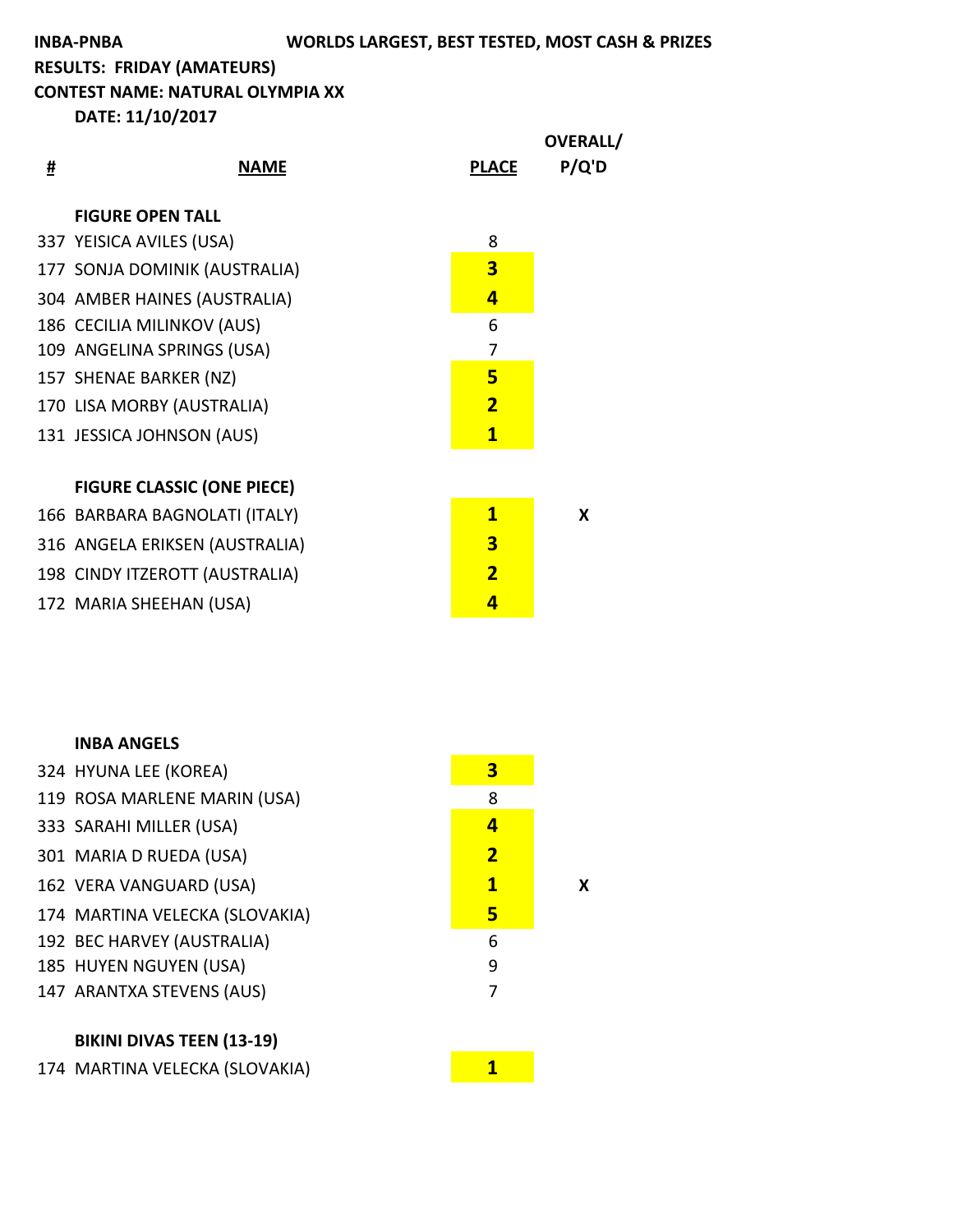**CONTEST NAME: NATURAL OLYMPIA XX** 

|   |                                           |                         | OVERALL/ |
|---|-------------------------------------------|-------------------------|----------|
| # | <b>NAME</b>                               | <b>PLACE</b>            | P/Q'D    |
|   | <b>BIKINI DIVAS JR MASTERS (35-39)</b>    |                         |          |
|   | 196 RUVY GARCIA (USA)                     | $5\overline{}$          |          |
|   | 308 HANA GORCIKOVA (FRANCE)               | 4                       |          |
|   | 119 ROSA MARLENE MARIN (USA)              | $\overline{\mathbf{2}}$ |          |
|   | 115 KORI THOMAS (USA)                     | $\overline{\mathbf{3}}$ |          |
|   | 325 YONGNYEO KIM (KOREA)                  | $\mathbf{1}$            |          |
|   |                                           |                         |          |
|   | <b>BIKINI DIVAS MASTERS (40-49)</b>       |                         |          |
|   | 148 MARICELA BAUTISTA (USA)               | 11                      |          |
|   | 103 AMIE BROWN (USA)                      | $\overline{a}$          |          |
|   | 117 LULU FUENTES (USA)                    | 12                      |          |
|   | 303 CHANG TING HSUAN (TAIWAN)             | $\overline{\mathbf{3}}$ |          |
|   | 190 TAMINA MC MILLAN (USA)                | 13                      |          |
|   | 302 FRANCISCA ALVARADO MEDINA (USA)       | 10                      |          |
|   | 315 PAOLA SANTOS (MEXICO)                 | 7                       |          |
|   | 162 VERA VANGUARD (USA)                   | 5                       |          |
|   | 168 TANYA VAN WYK (S. AFRICA)             | 8                       |          |
|   | 193 LEE YOUNGSEO (KOREA)                  | $\mathbf{1}$            | X        |
|   | 312 ALINA SARKISSIAN (USA)                | 6                       |          |
|   | 189 NORMA AVILES (USA)                    | 9                       |          |
|   | 305 PAOLA MARTINEZ (ARGENTINA)            | $\overline{\mathbf{2}}$ |          |
|   | <b>BIKINI DIVAS GRAND MASTERS (50-59)</b> |                         |          |
|   | 191 CAROL ANTHONY (S. AFRICA)             | <u>2</u>                |          |
|   | 310 SHERYL GRANT (USA)                    | $\overline{\mathbf{1}}$ |          |
|   | 318 JANETH MONTOYA (USA)                  | 4                       |          |
|   | 185 HUYEN NGUYEN (USA)                    | 3                       |          |
|   |                                           |                         |          |
|   | <b>BIKINI DIVAS ULTRA MASTERS (50-59)</b> |                         |          |
|   | 306 GINETTE QUINTUS (AUS)                 | $\mathbf{1}$            |          |
|   | <b>BIKINI DIVAS NOVICE</b>                |                         |          |
|   | 319 LETICIA ALMEIDA (USA)                 | 13                      |          |
|   | 308 HANA GORCIKOVA (FRANCE)               | 12                      |          |
|   | 323 GABRIELA GOMEZ (USA)                  | 6                       |          |
|   | 303 CHANG TING HSUAN (TAIWAN)             | $\overline{\mathbf{3}}$ |          |